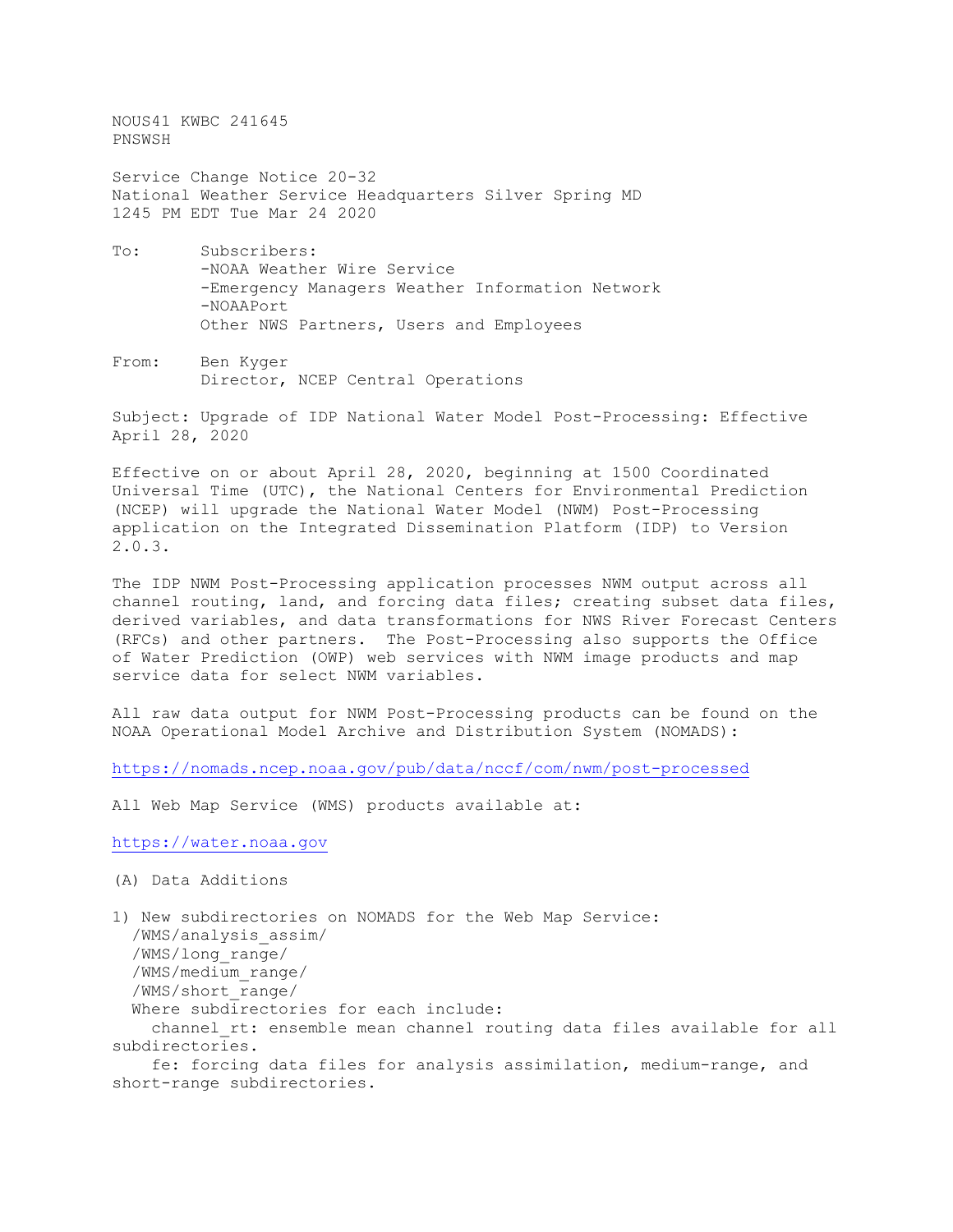Land: land data files is available for analysis assimilation and short-range subdirectories.

 - New products: Ensemble mean products for NWM medium-range (MR) and long-range (LR) channel routing and land forecasts are available as WMS. The ensemble mean is a mean forecast of all individual ensemble forecasts for a given NWM variable from a MR or LR model run. - Type: gridded raster NetCDF4 files 2) New Imagery directory and products on NOMADS: /IMAGES/analysis\_assim/ /IMAGES/long\_range/ /IMAGES/medium\_range/ /IMAGES/short\_range/

 - Function: Provides standalone NWM imagery products for the OWP water website for streamflow, streamflow anomaly, and soil saturation. - Type: PNG files

(B) Output Changes

1) Modified the Hawaii streamflow scale in image products. - Previously, Hawaii streamflow images used the same color scale to represent streamflow data as is used in contiguous U.S. (CONUS) streamflow images. This update applies a color scale of smaller range to Hawaii streamflow images. The change provides improved visualization over the previous version for Hawaii streamflow images.

2) Corrected erroneous projection reference in post-processed forcing products to match land products.

For parallel data users, download test data here:

<https://nomads.ncep.noaa.gov/pub/data/nccf/com/nwm/para/post-processed>

Users should refer to the current NWM v2.0 Service Change Notice, and also the previous V1.2, V1.1 and V1.0 notices for further information on NWM filenames and raw data directory locations:

<https://www.weather.gov/notification>

NCEP encourages all users to ensure their decoders are flexible and are able to adequately handle changes in content order and also any volume changes which may be forthcoming. These elements may change with future NCEP model implementations. NCEP will make every attempt to alert users to these changes prior to any implementations.

For more general information about the NWM, please see:

<http://water.noaa.gov/about/nwm>

We will evaluate any feedback and decide whether to proceed.